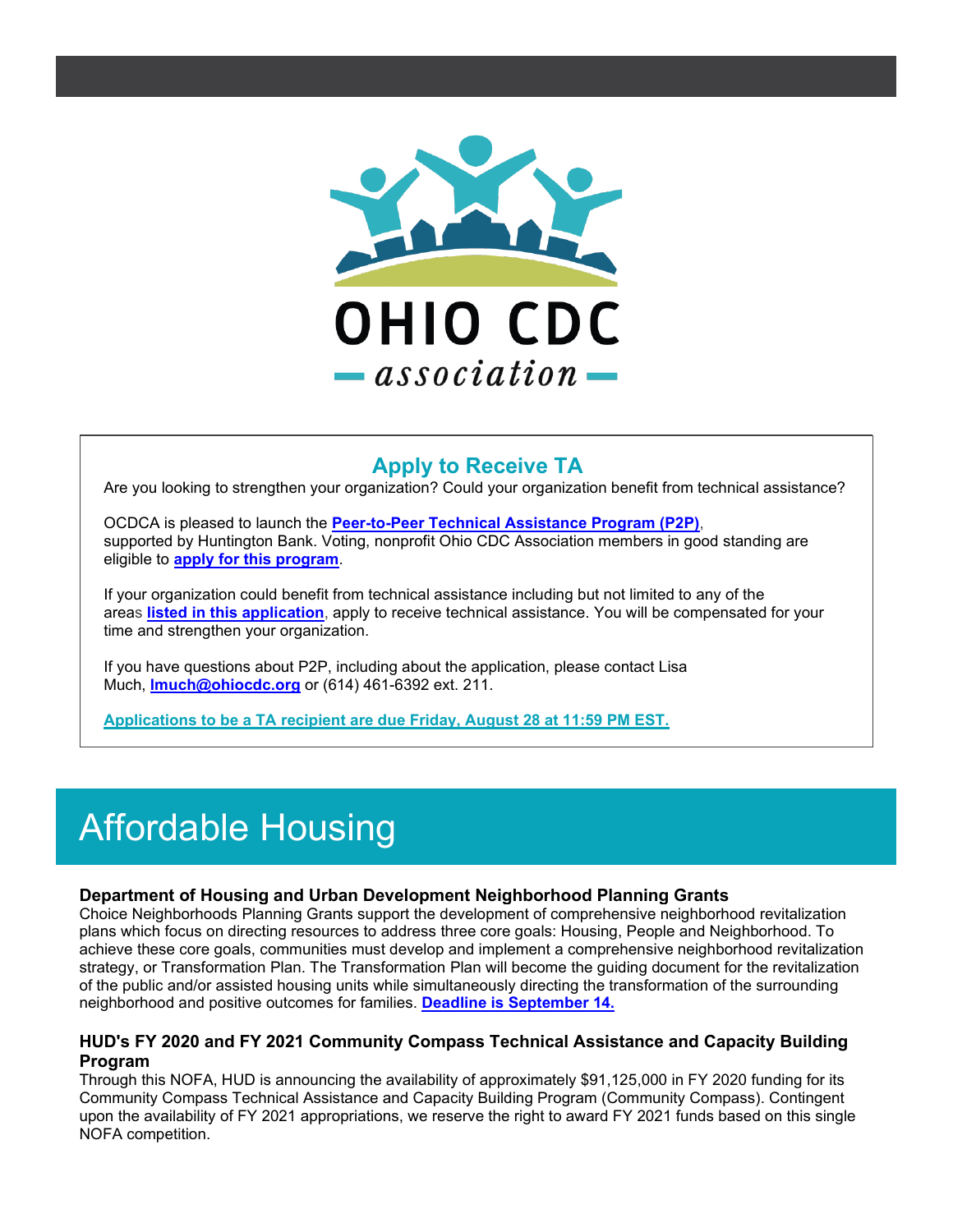As HUD's integrated technical assistance (TA) and capacity building initiative, Community Compass is designed to help HUD's customers navigate complex housing and community development challenges by equipping them with the knowledge, skills, tools, capacity, and systems to implement HUD programs and policies successfully and sustainably and provide effective administrative and managerial oversight of HUD funding. **[Applications are due](https://urldefense.com/v3/__http:/r20.rs6.net/tn.jsp?f=001h9vyfzol1BSEIS-mBzjpra-WVxQ-ddQJE_1yQh72iR6qs0mhRQQMU_BE_2e0OL95zwiTEWlerseWodFMzdyN8XpilRdh_mzDMlxFSe2Xjs7238HKFTskJ-rehRMeLWCla52Wbt4_sOsx0vkn8U6iIPdSJtCdnac9QR2EUsHx8F_8U-Snnr3ODZqrLBfLm2YrZWZwCaIELii5RzgLGzdFxmg4UO_mWfwQfagC6D922z522peYcSjrXYLyWPCPGq_xCoU_zJU0sE8=&c=QtFFxOhY9hN3_Ei1utBzZbbCYOKXyGTIpHbA7dJezGAITs5-38N42A==&ch=Ai6ltNs1cEnwmvB4LVP_OJYhQkrgJg1h_GLiAD8-PzQFdbamti9UgQ==__;!!KGKeukY!j54IRA47F6L7ZJUPSLUxMn31QQxfgWXZjIlvDHedFIJzSjUjODv-i32TO08bxxcVtw$)  [September 21.](https://urldefense.com/v3/__http:/r20.rs6.net/tn.jsp?f=001h9vyfzol1BSEIS-mBzjpra-WVxQ-ddQJE_1yQh72iR6qs0mhRQQMU_BE_2e0OL95zwiTEWlerseWodFMzdyN8XpilRdh_mzDMlxFSe2Xjs7238HKFTskJ-rehRMeLWCla52Wbt4_sOsx0vkn8U6iIPdSJtCdnac9QR2EUsHx8F_8U-Snnr3ODZqrLBfLm2YrZWZwCaIELii5RzgLGzdFxmg4UO_mWfwQfagC6D922z522peYcSjrXYLyWPCPGq_xCoU_zJU0sE8=&c=QtFFxOhY9hN3_Ei1utBzZbbCYOKXyGTIpHbA7dJezGAITs5-38N42A==&ch=Ai6ltNs1cEnwmvB4LVP_OJYhQkrgJg1h_GLiAD8-PzQFdbamti9UgQ==__;!!KGKeukY!j54IRA47F6L7ZJUPSLUxMn31QQxfgWXZjIlvDHedFIJzSjUjODv-i32TO08bxxcVtw$)**

#### **The Wells Fargo/U.S. Conference of Mayors CommunityWINS™ Grant Program**

The CommunityWINS™ grant program, a collaboration between USCM and Wells Fargo, is aimed at addressing the housing affordability crisis including transitional housing, rentals, and homeownership projects and programs.The USCM and Wells Fargo are committed to providing the opportunity for cities across the United States, through local nonprofits, to invest in and promote the long-term economic prosperity for municipalities by advancing housing affordability solutions. **[Deadline is October 9.](https://urldefense.com/v3/__http:/r20.rs6.net/tn.jsp?f=001h9vyfzol1BSEIS-mBzjpra-WVxQ-ddQJE_1yQh72iR6qs0mhRQQMU4Zbyfm41VcN5dBAuWA4oZoN5d1vUfxb4R9Gv2vZfOP23BRWDxMKK-o4HlYCvop0yfCcUYMCba3eg3nIXBSOQACXG5eCiR8IqhU-FzSZXHBbg6amF_KCP6R2Z-hnP96sVy5L4xJyPvc2&c=QtFFxOhY9hN3_Ei1utBzZbbCYOKXyGTIpHbA7dJezGAITs5-38N42A==&ch=Ai6ltNs1cEnwmvB4LVP_OJYhQkrgJg1h_GLiAD8-PzQFdbamti9UgQ==__;!!KGKeukY!j54IRA47F6L7ZJUPSLUxMn31QQxfgWXZjIlvDHedFIJzSjUjODv-i32TO08vS5Rauw$)**

### **Ohio Capital Corporation For Housing (OCCH) Grants**

#### **Huntington Digital Inclusion Fund**

Huntington Bank CDC committed \$2.5 million over the next five years to provide flexible grant dollars to support technology infrastructure and training to further economic mobility through digital access. The stay-at-home orders highlighted disparities in access for educational advancement for youth and engagement opportunities for seniors, and these grants up to \$30,000 can improve connectivity for our residents. **[Deadline is ongoing.](https://urldefense.com/v3/__http:/r20.rs6.net/tn.jsp?f=001h9vyfzol1BSEIS-mBzjpra-WVxQ-ddQJE_1yQh72iR6qs0mhRQQMU4reBBMNOhQYmwHXHdNndcH_1cyj5YE3dMgc-g7FsEWYZtd375qaoGbD40ECigqYJB8ih5gKSB8hd0i5GWK6IW-i_9QGkhtsjyp1XZX67r3WPp1CH6g0pP2TxSq1ghhSNhmOyPjpL7AkRGtNhR1ASR79qEVT5pWXiw==&c=QtFFxOhY9hN3_Ei1utBzZbbCYOKXyGTIpHbA7dJezGAITs5-38N42A==&ch=Ai6ltNs1cEnwmvB4LVP_OJYhQkrgJg1h_GLiAD8-PzQFdbamti9UgQ==__;!!KGKeukY!j54IRA47F6L7ZJUPSLUxMn31QQxfgWXZjIlvDHedFIJzSjUjODv-i32TO09tzjpQdg$)**

#### **Resident Impact Emergency Fund**

OCCH is making special grants for our partners who provide emergency assistance to residents, especially through short-term rental assistance. The dollars are targeted to households with working-age adults most vulnerable to the financial crisis. **[Inquire to this email.](mailto:ResidentImpactEmergencyFundOCIC@occh.org)**

## Financial Empowerment

#### **Presbyterian Mission Agency Grants**

Projects considered must: be presented, owned, and controlled by the group of economically poor people who will benefit directly from it; and address long-term correction of conditions that keep people bound by poverty and oppression.This will utilize some combination of the SDOP core strategies to promote justice, build solidarity, advance human dignity and advocate for economic equity. **[Read more here.](https://urldefense.com/v3/__http:/r20.rs6.net/tn.jsp?f=001h9vyfzol1BSEIS-mBzjpra-WVxQ-ddQJE_1yQh72iR6qs0mhRQQMU4ShOsEN-xWmEH8ypT6k_EeWpebBSii6b8H4YfbBI_X7mjgdK5Fd9FZD3whihTyO1vl5CKMuTbB9krRTXwYoNcJ7uva8vGCPMua7bOMfp1vFXghzTZYsI5SON2cBsdJz06Pg-VAGE3wCE-R_Hb0Ec7oi0NCGFW93TNcx8bqknrzKazf4emVxLgc=&c=QtFFxOhY9hN3_Ei1utBzZbbCYOKXyGTIpHbA7dJezGAITs5-38N42A==&ch=Ai6ltNs1cEnwmvB4LVP_OJYhQkrgJg1h_GLiAD8-PzQFdbamti9UgQ==__;!!KGKeukY!j54IRA47F6L7ZJUPSLUxMn31QQxfgWXZjIlvDHedFIJzSjUjODv-i32TO0_qvWQ8Yw$)**

#### **Stand Down Grants**

The Veterans Employment and Training Service has announced the formation of Stand Down Grants. Stand Down (SD) events assist homeless veterans by providing a wide variety of employment, social, and health services. Stand Down funding is a non-competitive grant awarded on a first-come, first-served basis until available annual funding is exhausted. Grants may be awarded to multiple organizations that conduct SD events in the same general area so long as there is no commingling of federal funds. **[Deadline is December 31.](https://urldefense.com/v3/__http:/r20.rs6.net/tn.jsp?f=001h9vyfzol1BSEIS-mBzjpra-WVxQ-ddQJE_1yQh72iR6qs0mhRQQMU3RxzuVer235p2giD6ZQ3S2bdr8USXdC1z_o33nZCxfpTBP5VppiO0vq3fIsWsKiaxGR_ncFQg5jhoMq_P_g_loWDUYhy7YhAdBehMqVWmjti8nKfqef7t94A2Pl7jwu0IkhCmx2pjsRU5FFqQ5bCJrXwbeKyk2GOEiLaAYV5i-YmaYtGdbLtUnLdEmYGfUyJw==&c=QtFFxOhY9hN3_Ei1utBzZbbCYOKXyGTIpHbA7dJezGAITs5-38N42A==&ch=Ai6ltNs1cEnwmvB4LVP_OJYhQkrgJg1h_GLiAD8-PzQFdbamti9UgQ==__;!!KGKeukY!j54IRA47F6L7ZJUPSLUxMn31QQxfgWXZjIlvDHedFIJzSjUjODv-i32TO08ESr_KuQ$)**

# Community Economic Development

#### **The Sorenson Impact Foundation COVID-19 Solutions Grants**

The Sorenson Impact Foundation (SIF) is inviting potential grant recipients to propose solutions that can contribute to a more equitable and resilient recovery from the COVID-19 pandemic and resulting economic crisis. SIF is specifically targeting solutions that enable recovery through developing and growing businesses as well as the communities they're in to equitably rebuild coming out of the current social, health and economic crisis. **[Deadline is](https://urldefense.com/v3/__http:/r20.rs6.net/tn.jsp?f=001h9vyfzol1BSEIS-mBzjpra-WVxQ-ddQJE_1yQh72iR6qs0mhRQQMU_BE_2e0OL95c9nXzSJ8ZT2Pl7SU_XHnovD7MK9wPl7Oe9NI9soRW5gQuOuEqsIQGpkcEBKkojRRGgm74mbWp8QUb9AbcZhuN7rAWc8x7prx98JzIQxBS9nok7csOcpmJRGFgn3Lp3mDhVJ8iWs_gPU=&c=QtFFxOhY9hN3_Ei1utBzZbbCYOKXyGTIpHbA7dJezGAITs5-38N42A==&ch=Ai6ltNs1cEnwmvB4LVP_OJYhQkrgJg1h_GLiAD8-PzQFdbamti9UgQ==__;!!KGKeukY!j54IRA47F6L7ZJUPSLUxMn31QQxfgWXZjIlvDHedFIJzSjUjODv-i32TO08nL5XM8Q$)  [August 30.](https://urldefense.com/v3/__http:/r20.rs6.net/tn.jsp?f=001h9vyfzol1BSEIS-mBzjpra-WVxQ-ddQJE_1yQh72iR6qs0mhRQQMU_BE_2e0OL95c9nXzSJ8ZT2Pl7SU_XHnovD7MK9wPl7Oe9NI9soRW5gQuOuEqsIQGpkcEBKkojRRGgm74mbWp8QUb9AbcZhuN7rAWc8x7prx98JzIQxBS9nok7csOcpmJRGFgn3Lp3mDhVJ8iWs_gPU=&c=QtFFxOhY9hN3_Ei1utBzZbbCYOKXyGTIpHbA7dJezGAITs5-38N42A==&ch=Ai6ltNs1cEnwmvB4LVP_OJYhQkrgJg1h_GLiAD8-PzQFdbamti9UgQ==__;!!KGKeukY!j54IRA47F6L7ZJUPSLUxMn31QQxfgWXZjIlvDHedFIJzSjUjODv-i32TO08nL5XM8Q$)**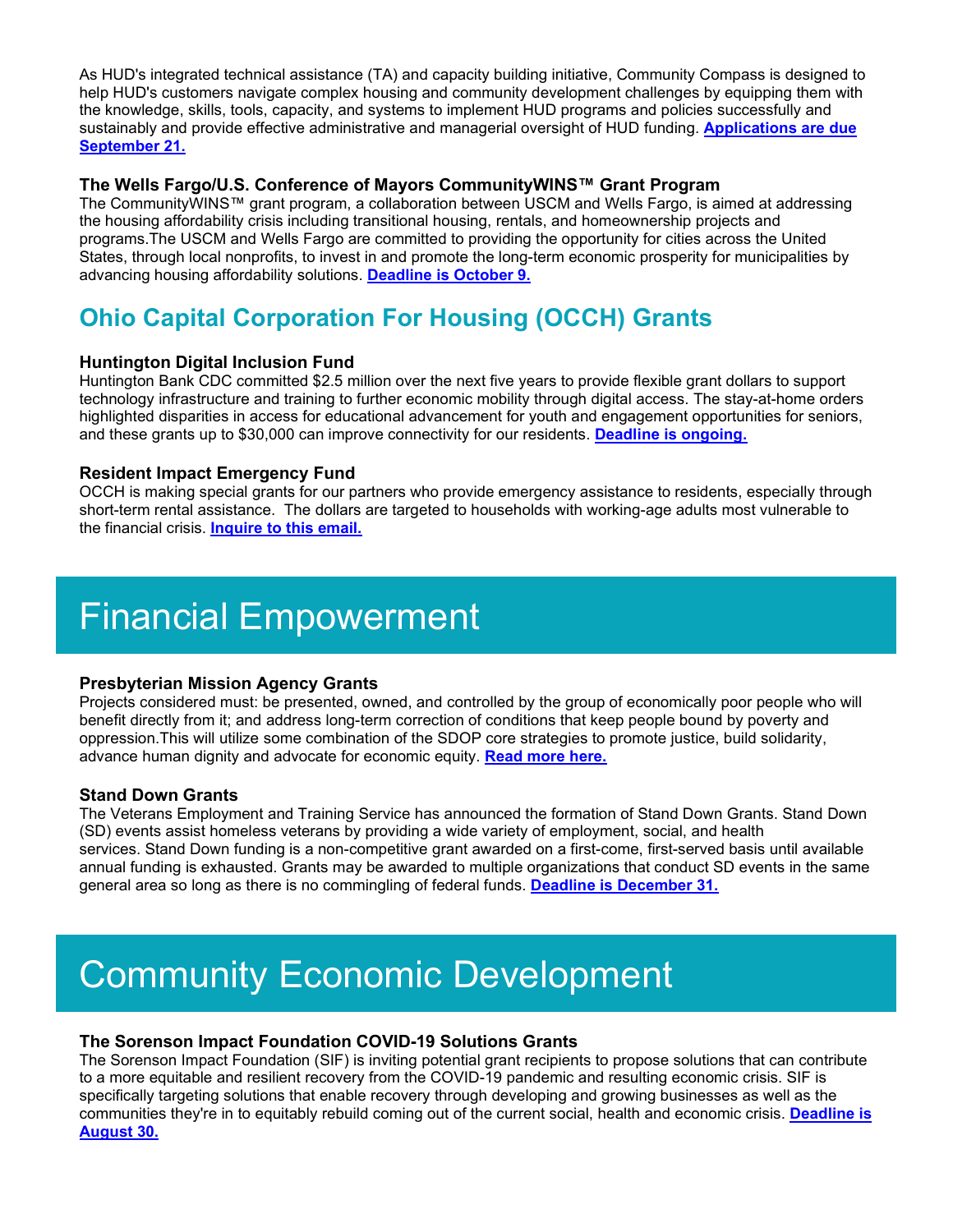#### **HomeServe Cares Foundation**

Communities thrive when there are common spaces where residents can gather with family and friends for engagement, fun and recreation. Whether these are parks, play grounds or community centers, the HomeServe Cares Foundation (HSCF) is focusing its next round of grants on projects that support cities, municipalities and organizations that have projects that target these essential public spaces. **[Deadline is September 1.](https://urldefense.com/v3/__http:/r20.rs6.net/tn.jsp?f=001h9vyfzol1BSEIS-mBzjpra-WVxQ-ddQJE_1yQh72iR6qs0mhRQQMU2ER8J4i69hUhR-csTSmPz81yHhxYvsGSDqmofqEBfX1xc6nnW9DlNWFwGvqf05TDw4SsW44_sj0HyiCkn-d7ncWRBpVQx4Minn9sB1bX-EJjmJVjU91OHC0XK6K_AIfQGRUc7VpDHWJCUuKseE77WTl9Qw8aCgTcxCoV7blvlVNm-RRMKyLCPMbsLv19VuxIg==&c=QtFFxOhY9hN3_Ei1utBzZbbCYOKXyGTIpHbA7dJezGAITs5-38N42A==&ch=Ai6ltNs1cEnwmvB4LVP_OJYhQkrgJg1h_GLiAD8-PzQFdbamti9UgQ==__;!!KGKeukY!j54IRA47F6L7ZJUPSLUxMn31QQxfgWXZjIlvDHedFIJzSjUjODv-i32TO08jEwjLFA$)**

#### **Community Interventions to Address the Consequences of the COVID-19 Pandemic among Health Disparity and Vulnerable Populations**

U.S. Department of Health and Human Services is offering grants to implement and evaluate community interventions testing: the impacts of mitigation strategies to prevent COVID-19 transmission in NIH-designated health disparity populations and other vulnerable groups; and already implemented, new, or adapted interventions to address the adverse psychosocial, behavioral, and socioeconomic consequences of the pandemic on the health of these groups. **[Deadline is December 1.](https://urldefense.com/v3/__http:/r20.rs6.net/tn.jsp?f=001h9vyfzol1BSEIS-mBzjpra-WVxQ-ddQJE_1yQh72iR6qs0mhRQQMU_BE_2e0OL95DRj2MPujje4DQgykpIYRTKoGr9-QQmLzUkeeX5pN6FXLF8NzxzF_vDft3U3gSpgcozm4PgrRY1R0_5GepCrMLkvl7nbkzvQVzdQOblSpAryndnPFOq-zu1ps0TL5kl7cToUcupmi7GtfMhGpP4ZEuTHK5nRE1IxHcMhtvb1Shhs=&c=QtFFxOhY9hN3_Ei1utBzZbbCYOKXyGTIpHbA7dJezGAITs5-38N42A==&ch=Ai6ltNs1cEnwmvB4LVP_OJYhQkrgJg1h_GLiAD8-PzQFdbamti9UgQ==__;!!KGKeukY!j54IRA47F6L7ZJUPSLUxMn31QQxfgWXZjIlvDHedFIJzSjUjODv-i32TO0_y4Ontuw$)**

#### **Catholic Campaign for Human Development**

The Catholic Campaign for Human Development (CCHD), established by the Catholic bishops of the United States, is committed to supporting organizations led by low-income individuals as they work to break the cycle of poverty and improve their communities. CCHD's grant programs include the following: Community Development Grants support nonprofit organizations that are led by people living in poverty and work to address the root causes of poverty. Economic Development Grants support economic development initiatives that include the voice of the poor and marginalized in developing new businesses that offer good jobs or develop assets that will be owned by local communities. **[Deadline is January 15.](https://urldefense.com/v3/__http:/r20.rs6.net/tn.jsp?f=001h9vyfzol1BSEIS-mBzjpra-WVxQ-ddQJE_1yQh72iR6qs0mhRQQMU_BE_2e0OL95hR_j4vU9GTIQGGz-cqGWFkAoqG0eOT8XEQJWYB0wwjr6uqefDG5M9W5mI8lUkL2CNla7kVTLhmRCYsIE4dmtHm2mx6dZmKcLgt29RyLlaXIAiyUPZ519FyzRGaUM29_iaxlVC_lcJ4RKJLYdeh3JiYm9L5iGVDxmwdXPFfC-Ksy78v1Q2-EbAw==&c=QtFFxOhY9hN3_Ei1utBzZbbCYOKXyGTIpHbA7dJezGAITs5-38N42A==&ch=Ai6ltNs1cEnwmvB4LVP_OJYhQkrgJg1h_GLiAD8-PzQFdbamti9UgQ==__;!!KGKeukY!j54IRA47F6L7ZJUPSLUxMn31QQxfgWXZjIlvDHedFIJzSjUjODv-i32TO0_sV0fhxw$)**

#### **FY 2020 EDA Public Works and Economic Adjustment Assistance Programs including CARES Act Funding**

Under this NOFO, EDA solicits applications from applicants in order to provide investments that support construction, non construction, planning, technical assistance, and revolving loan fund projects under EDA's Public Works program and EAA program (which includes Assistance to Coal Communities and Nuclear Closure Communities). Grants and cooperative agreements made under these programs are designed to leverage existing regional assets and support the implementation of economic development strategies that advance new ideas and creative approaches to advance economic prosperity in distressed communities, including those negatively impacted by changes to the coal economy and nuclear power plant closures. **[Learn more.](https://urldefense.com/v3/__http:/r20.rs6.net/tn.jsp?f=001h9vyfzol1BSEIS-mBzjpra-WVxQ-ddQJE_1yQh72iR6qs0mhRQQMU59b_rmKK5XhzZ-m5t9I9hkrJZ6VDOxujudOaUL5tojADwH3AQpfXlflZNHUNXtV8yf8QkxUymd67iQU_OB3D0r8yxTGIV4_4FzIT1SGAXb14MLKZQ2t0vchbUiHX-L75MLRfG26R3Z_9LuuwhdAoZYyzXZBYwfxu1wbiZnJI5_-3SvkCbDeHOIkYI9rOrXdew==&c=QtFFxOhY9hN3_Ei1utBzZbbCYOKXyGTIpHbA7dJezGAITs5-38N42A==&ch=Ai6ltNs1cEnwmvB4LVP_OJYhQkrgJg1h_GLiAD8-PzQFdbamti9UgQ==__;!!KGKeukY!j54IRA47F6L7ZJUPSLUxMn31QQxfgWXZjIlvDHedFIJzSjUjODv-i32TO085xugDHg$)**

#### **Office of Small Business Relief Resources**

The Office of Small Business Relief (OSBR) is focused on identifying and providing direct support to the state's nearly 950,000 small businesses to help during the current public health crisis and to position them for a strong rebound. OSBR is working to provide resources during Responsible RestartOhio. **[Learn more.](https://urldefense.com/v3/__http:/r20.rs6.net/tn.jsp?f=001h9vyfzol1BSEIS-mBzjpra-WVxQ-ddQJE_1yQh72iR6qs0mhRQQMU17oUiBN6bCoRwD8in0GtsQi9WNg2Ceq64FlJpA4MP8F9Tx81P63dmLyB_f_9J2PoAxDnU-9vXkWrk77meFNZv149yGomY3v8GUNtul0U0dDlXqx-IBzYG1ar04BeA9L1w==&c=QtFFxOhY9hN3_Ei1utBzZbbCYOKXyGTIpHbA7dJezGAITs5-38N42A==&ch=Ai6ltNs1cEnwmvB4LVP_OJYhQkrgJg1h_GLiAD8-PzQFdbamti9UgQ==__;!!KGKeukY!j54IRA47F6L7ZJUPSLUxMn31QQxfgWXZjIlvDHedFIJzSjUjODv-i32TO0-D2WfbpQ$)**

#### **Appalachian Growth Capital Loans**

Appalachian Growth Capital (AGC) is a new CDFI that partners with local and regional banks as well as secondary lenders to support businesses in the region.

AGC can fill the gap credit loan needs between lenders and what businesses need for start-up, expansion, or balance sheet restructuring. Funding growth can be a challenge for businesses but AGC understands that supporting business creates jobs and strengthens communities by growing the local economy. AGC's flexible terms can help businesses that have a hard time qualifying for conventional lending. **[Learn more.](https://urldefense.com/v3/__http:/r20.rs6.net/tn.jsp?f=001h9vyfzol1BSEIS-mBzjpra-WVxQ-ddQJE_1yQh72iR6qs0mhRQQMU3RxzuVer235ABt7A9nMpnZ-Tp2wqBwjBNm97C27oY2quhfsCjTQZQL3IhNEO5lrVJ2nmwkrLt828qSZQljfSdhzRFJeyZIcVTmdvCjzmoddPIuM468wXjg=&c=QtFFxOhY9hN3_Ei1utBzZbbCYOKXyGTIpHbA7dJezGAITs5-38N42A==&ch=Ai6ltNs1cEnwmvB4LVP_OJYhQkrgJg1h_GLiAD8-PzQFdbamti9UgQ==__;!!KGKeukY!j54IRA47F6L7ZJUPSLUxMn31QQxfgWXZjIlvDHedFIJzSjUjODv-i32TO09N7oE_sA$)**

#### **Rural Business Development Grants**

This program is designed to provide technical assistance and training for small rural businesses. Small means that the business has fewer than 50 new workers and less than \$1 million in gross revenue. **[Deadline is ongoing.](https://urldefense.com/v3/__http:/r20.rs6.net/tn.jsp?f=001h9vyfzol1BSEIS-mBzjpra-WVxQ-ddQJE_1yQh72iR6qs0mhRQQMU7o3BrsD7MxcRrhgFbnsd0efC6u9dhRLyU4Z4YLcFQS-2ptHFWQa_0ou4zn-2VJLJMYofFn2sD51uWUjVbQqk7_sCaUfv2D1GVLQRGzRe372CIKBZC7VP0zh1U56AKc8hrSaubQuAl2EKD8OPLrZsjOc65V8Gw0kB81AmTWKJNDHgR68hzdfHXxx37t4i0bJGjPFKez6c38V&c=QtFFxOhY9hN3_Ei1utBzZbbCYOKXyGTIpHbA7dJezGAITs5-38N42A==&ch=Ai6ltNs1cEnwmvB4LVP_OJYhQkrgJg1h_GLiAD8-PzQFdbamti9UgQ==__;!!KGKeukY!j54IRA47F6L7ZJUPSLUxMn31QQxfgWXZjIlvDHedFIJzSjUjODv-i32TO08z3JWVBg$)**

#### **ODSA Abandoned Gas Station Cleanup Grant**

The Abandoned Gas Station Cleanup Grant will provide funding to assess and clean up BUSTR Class C sites (underground storage tanks with documented petroleum releases). Local government entities who own the eligible property or who have an agreement with the landowner may apply. The applicant and property owner cannot have contributed to the prior release of petroleum or other hazardous substance on the site. **[Applications are now](https://urldefense.com/v3/__http:/r20.rs6.net/tn.jsp?f=001h9vyfzol1BSEIS-mBzjpra-WVxQ-ddQJE_1yQh72iR6qs0mhRQQMU0CKl7imcE6Gxm1FRWMB253hak-fJfSe2M0cyII880qNPJ2Ugum59AZiN-GE49yjv9sVe7WGFdQuMCeh0KLyihR3q4B4CGnDTIGeUnuJocTF5jtsw4wQqRWLkUHyYrtTG-N32wu6KpkKxRTjELA__yk=&c=QtFFxOhY9hN3_Ei1utBzZbbCYOKXyGTIpHbA7dJezGAITs5-38N42A==&ch=Ai6ltNs1cEnwmvB4LVP_OJYhQkrgJg1h_GLiAD8-PzQFdbamti9UgQ==__;!!KGKeukY!j54IRA47F6L7ZJUPSLUxMn31QQxfgWXZjIlvDHedFIJzSjUjODv-i32TO09I2OrCdQ$)  [accepted on an on-going basis.](https://urldefense.com/v3/__http:/r20.rs6.net/tn.jsp?f=001h9vyfzol1BSEIS-mBzjpra-WVxQ-ddQJE_1yQh72iR6qs0mhRQQMU0CKl7imcE6Gxm1FRWMB253hak-fJfSe2M0cyII880qNPJ2Ugum59AZiN-GE49yjv9sVe7WGFdQuMCeh0KLyihR3q4B4CGnDTIGeUnuJocTF5jtsw4wQqRWLkUHyYrtTG-N32wu6KpkKxRTjELA__yk=&c=QtFFxOhY9hN3_Ei1utBzZbbCYOKXyGTIpHbA7dJezGAITs5-38N42A==&ch=Ai6ltNs1cEnwmvB4LVP_OJYhQkrgJg1h_GLiAD8-PzQFdbamti9UgQ==__;!!KGKeukY!j54IRA47F6L7ZJUPSLUxMn31QQxfgWXZjIlvDHedFIJzSjUjODv-i32TO09I2OrCdQ$)**

#### **Rural LISC Community Facilities Fund**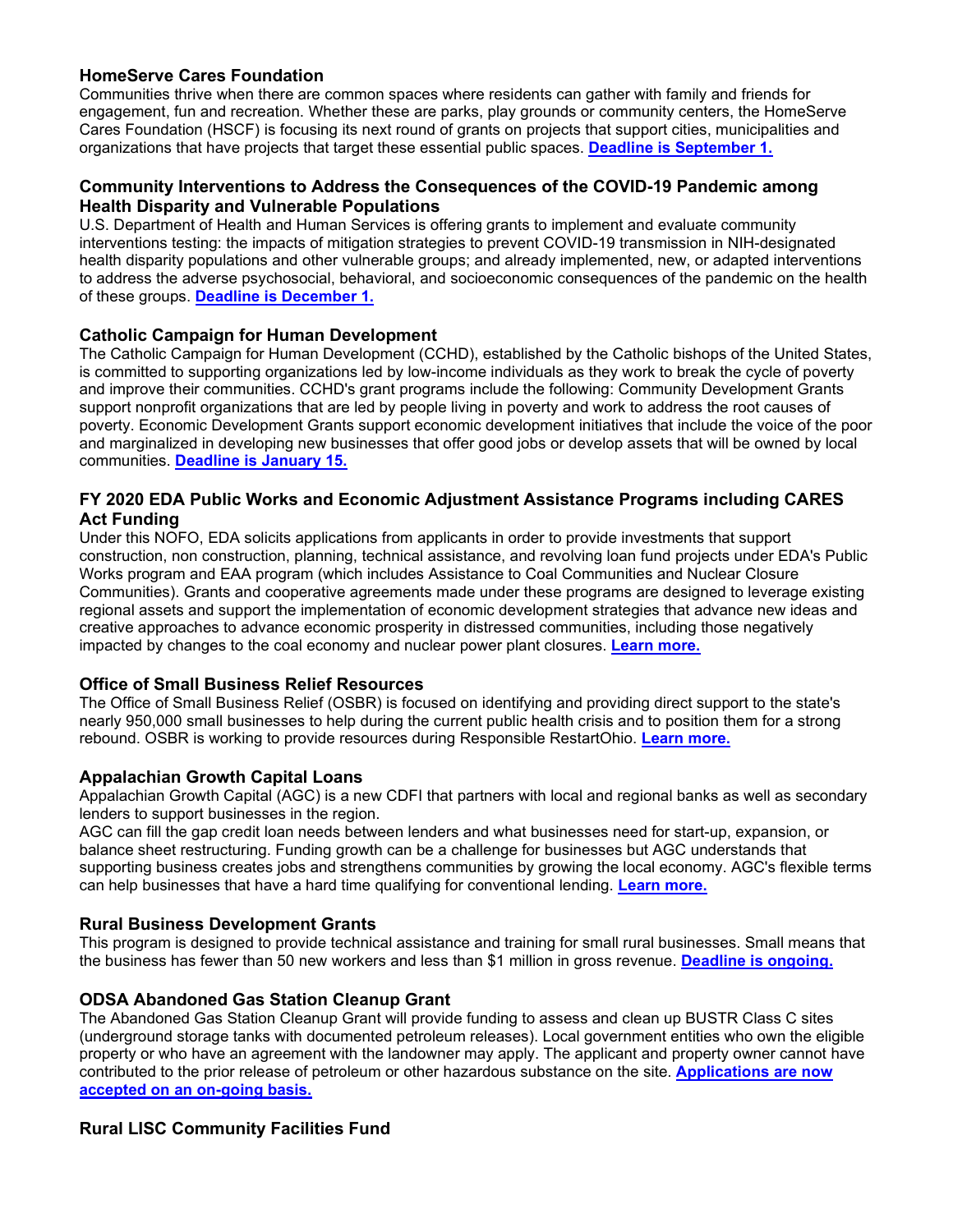LISC was recently approved as a USDA Community Facilities (CF) ReLender. Technical assistance and predevelopment grants are available to Rural LISC partner organizations. Loans must meet USDA requirements, but LISC will offer streamlined application processing. **[Deadline ongoing.](https://urldefense.com/v3/__http:/r20.rs6.net/tn.jsp?f=001h9vyfzol1BSEIS-mBzjpra-WVxQ-ddQJE_1yQh72iR6qs0mhRQQMU59b_rmKK5XhsdX5h6k1dglNab80DHj2xe6KN-69i199cxvrpZF6RJw_4lJHYJaicWicEpQKw_neCQe7HVKHVg4vN-CNxC-ntqZcmnkw2Jnsv5zNjbT8T6uRKUZ8KSs8IGaLc361Evkk2SH_VrXcvpuctWvnZRghyWTiDeWklKDQR2F_elP4Twgvs4n2MwnYLgrRfJ53AiJUcuM0ZwppcxI40HY-yEaxkHMu98PeHGkO3lw1apszN0lknC02FAihbQL-KRFLQpQT&c=QtFFxOhY9hN3_Ei1utBzZbbCYOKXyGTIpHbA7dJezGAITs5-38N42A==&ch=Ai6ltNs1cEnwmvB4LVP_OJYhQkrgJg1h_GLiAD8-PzQFdbamti9UgQ==__;!!KGKeukY!j54IRA47F6L7ZJUPSLUxMn31QQxfgWXZjIlvDHedFIJzSjUjODv-i32TO0__4MQniQ$)**

#### **IFF Lending**

IFF is a mission-driven lender, real estate consultant, and developer that helps Midwest communities thrive by creating opportunities for low-income populations and people with disabilities. In Ohio, IFF offers affordable, flexible financing from \$10,000 to \$6 million and works closely with clients from every sector, including affordable housing, schools, health care, community development, and more. Since 2014, we have provided over \$40 million in loans for projects across Ohio. **[More information here.](https://urldefense.com/v3/__http:/r20.rs6.net/tn.jsp?f=001h9vyfzol1BSEIS-mBzjpra-WVxQ-ddQJE_1yQh72iR6qs0mhRQQMU2ER8J4i69hUrMjo4DXRIuO55hKh-XCzAQT6H8_LwmbPWkiJAzwUqDT22b1OKP48Ni9Xte6edbbVBJr1trj1lLYnd3RYa7y5C74ZHQZdtEpF&c=QtFFxOhY9hN3_Ei1utBzZbbCYOKXyGTIpHbA7dJezGAITs5-38N42A==&ch=Ai6ltNs1cEnwmvB4LVP_OJYhQkrgJg1h_GLiAD8-PzQFdbamti9UgQ==__;!!KGKeukY!j54IRA47F6L7ZJUPSLUxMn31QQxfgWXZjIlvDHedFIJzSjUjODv-i32TO08JVp6hAA$)**

#### **FHLB of Cincinnati Community Investment Cash Advances**

The Federal Home Loan Bank of Cincinnati provides discounted advances through two programs to support housing and economic development. Under the Community Investment Program (CIP), discounted loans are available to finance the purchase, construction, and/or rehabilitation of housing and economic development projects. The Economic Development Program (EDP) provides discounted advances to promote economic development and/or job creation/retention. Available year-round. **[More information about these and other](https://urldefense.com/v3/__http:/r20.rs6.net/tn.jsp?f=001h9vyfzol1BSEIS-mBzjpra-WVxQ-ddQJE_1yQh72iR6qs0mhRQQMU4Zbyfm41VcNqFAYo0MkSgITNxtMj2ADiwMgImE1c9cCFdY1uvYjr7WP2tb5__FAVDeRLPh-FD3WysOjvgD28TE0nZgAQGUrnoS6eAQkJ-I157lx-CO3ng3v6mlMdFYjQ9X2D4NxcA_0z9uXt8yFwL4=&c=QtFFxOhY9hN3_Ei1utBzZbbCYOKXyGTIpHbA7dJezGAITs5-38N42A==&ch=Ai6ltNs1cEnwmvB4LVP_OJYhQkrgJg1h_GLiAD8-PzQFdbamti9UgQ==__;!!KGKeukY!j54IRA47F6L7ZJUPSLUxMn31QQxfgWXZjIlvDHedFIJzSjUjODv-i32TO0_aAOIVOw$)  [programs is available here.](https://urldefense.com/v3/__http:/r20.rs6.net/tn.jsp?f=001h9vyfzol1BSEIS-mBzjpra-WVxQ-ddQJE_1yQh72iR6qs0mhRQQMU4Zbyfm41VcNqFAYo0MkSgITNxtMj2ADiwMgImE1c9cCFdY1uvYjr7WP2tb5__FAVDeRLPh-FD3WysOjvgD28TE0nZgAQGUrnoS6eAQkJ-I157lx-CO3ng3v6mlMdFYjQ9X2D4NxcA_0z9uXt8yFwL4=&c=QtFFxOhY9hN3_Ei1utBzZbbCYOKXyGTIpHbA7dJezGAITs5-38N42A==&ch=Ai6ltNs1cEnwmvB4LVP_OJYhQkrgJg1h_GLiAD8-PzQFdbamti9UgQ==__;!!KGKeukY!j54IRA47F6L7ZJUPSLUxMn31QQxfgWXZjIlvDHedFIJzSjUjODv-i32TO0_aAOIVOw$)**

#### **USDA RD Business & Industry Loan Guarantees**

This program bolsters the availability of private credit by guaranteeing loans for rural businesses. **[Deadline is](https://urldefense.com/v3/__http:/r20.rs6.net/tn.jsp?f=001h9vyfzol1BSEIS-mBzjpra-WVxQ-ddQJE_1yQh72iR6qs0mhRQQMUzRAJ5N0CM_4d-iyWq3BGanCWRMBUKRK9O6Clj_a4Vnd3MPS6Slbd-b9zfq2ZNDtXYY0sWKbtzn5V2sxOmxgPPre1IogJenlIWPxwgUGZx7tuxMJb0lR4Vpqk-Ndll52of8w-_oF8A1Cuwax_u-sDJusOB4_toNkdB7zVufJUZhQ2enORRDyooceWbhY62RQaw==&c=QtFFxOhY9hN3_Ei1utBzZbbCYOKXyGTIpHbA7dJezGAITs5-38N42A==&ch=Ai6ltNs1cEnwmvB4LVP_OJYhQkrgJg1h_GLiAD8-PzQFdbamti9UgQ==__;!!KGKeukY!j54IRA47F6L7ZJUPSLUxMn31QQxfgWXZjIlvDHedFIJzSjUjODv-i32TO09KtRZ2FQ$)  [ongoing.](https://urldefense.com/v3/__http:/r20.rs6.net/tn.jsp?f=001h9vyfzol1BSEIS-mBzjpra-WVxQ-ddQJE_1yQh72iR6qs0mhRQQMUzRAJ5N0CM_4d-iyWq3BGanCWRMBUKRK9O6Clj_a4Vnd3MPS6Slbd-b9zfq2ZNDtXYY0sWKbtzn5V2sxOmxgPPre1IogJenlIWPxwgUGZx7tuxMJb0lR4Vpqk-Ndll52of8w-_oF8A1Cuwax_u-sDJusOB4_toNkdB7zVufJUZhQ2enORRDyooceWbhY62RQaw==&c=QtFFxOhY9hN3_Ei1utBzZbbCYOKXyGTIpHbA7dJezGAITs5-38N42A==&ch=Ai6ltNs1cEnwmvB4LVP_OJYhQkrgJg1h_GLiAD8-PzQFdbamti9UgQ==__;!!KGKeukY!j54IRA47F6L7ZJUPSLUxMn31QQxfgWXZjIlvDHedFIJzSjUjODv-i32TO09KtRZ2FQ$)**

#### **USDA RD Water & Waste Disposal Loan & Grant Program**

This program provides funding for clean and reliable drinking water systems, sanitary sewage disposal, sanitary solid waste disposal, and storm water drainage to households and businesses in eligible rural areas. **[Deadline is](https://urldefense.com/v3/__http:/r20.rs6.net/tn.jsp?f=001h9vyfzol1BSEIS-mBzjpra-WVxQ-ddQJE_1yQh72iR6qs0mhRQQMUzRAJ5N0CM_4BLy4GnROKMErd6KnSDQtDLxcNyZA-96ZDUReKZenMN1ZKsh6gLrtHYvPrU9Ykclt8R8ZOlHqL2GLuI9bnxtZBwPasVXqZ_FZ9lSqB349U3Jhzu6gozGEY6ALNGwisxlFFm2H5Elj_niaSKYcGvf3y69JI6mLsiE6TDvbzAFUt1ArkThAIZZydbLxV--JoDmD&c=QtFFxOhY9hN3_Ei1utBzZbbCYOKXyGTIpHbA7dJezGAITs5-38N42A==&ch=Ai6ltNs1cEnwmvB4LVP_OJYhQkrgJg1h_GLiAD8-PzQFdbamti9UgQ==__;!!KGKeukY!j54IRA47F6L7ZJUPSLUxMn31QQxfgWXZjIlvDHedFIJzSjUjODv-i32TO0-VyAZ9Qg$)  [ongoing.](https://urldefense.com/v3/__http:/r20.rs6.net/tn.jsp?f=001h9vyfzol1BSEIS-mBzjpra-WVxQ-ddQJE_1yQh72iR6qs0mhRQQMUzRAJ5N0CM_4BLy4GnROKMErd6KnSDQtDLxcNyZA-96ZDUReKZenMN1ZKsh6gLrtHYvPrU9Ykclt8R8ZOlHqL2GLuI9bnxtZBwPasVXqZ_FZ9lSqB349U3Jhzu6gozGEY6ALNGwisxlFFm2H5Elj_niaSKYcGvf3y69JI6mLsiE6TDvbzAFUt1ArkThAIZZydbLxV--JoDmD&c=QtFFxOhY9hN3_Ei1utBzZbbCYOKXyGTIpHbA7dJezGAITs5-38N42A==&ch=Ai6ltNs1cEnwmvB4LVP_OJYhQkrgJg1h_GLiAD8-PzQFdbamti9UgQ==__;!!KGKeukY!j54IRA47F6L7ZJUPSLUxMn31QQxfgWXZjIlvDHedFIJzSjUjODv-i32TO0-VyAZ9Qg$)**

# Community Engagement

#### **FY 2021 RSVP Competition**

Since 1971 and now one of the largest senior volunteer programs in the nation, RSVP offers a diverse range of volunteer activities that serve communities to create measurable impact, benefit volunteers through the service experience, and create community capacity. Senior Corps RSVP engages Americans over the age of 55 in volunteer service that meets national and community needs and delivers lasting, meaningful results. With this NOFO, CNCS intends to fund successful applicants that increase the impact of volunteering as a response to local community needs. **[Deadline is September 1.](https://urldefense.com/v3/__http:/r20.rs6.net/tn.jsp?f=001h9vyfzol1BSEIS-mBzjpra-WVxQ-ddQJE_1yQh72iR6qs0mhRQQMU4reBBMNOhQYpkf4DGkBfxckj_b544EW2uUJ139Ps4-llMGAcHEQkXQcZl_bkjV5UjuMsHysYH9T1mhn9Xvj4ueqIN6KMz_2Xnk2E4JPXqduzq2DFoTNruyyGPYNJ0Fcm_7Ku0kb3_b9NMyuCMfCiQ8=&c=QtFFxOhY9hN3_Ei1utBzZbbCYOKXyGTIpHbA7dJezGAITs5-38N42A==&ch=Ai6ltNs1cEnwmvB4LVP_OJYhQkrgJg1h_GLiAD8-PzQFdbamti9UgQ==__;!!KGKeukY!j54IRA47F6L7ZJUPSLUxMn31QQxfgWXZjIlvDHedFIJzSjUjODv-i32TO09-Tp7BPg$)**

#### **Resist Grant**

Resist has developed a grant program to aid in movements for justice and liberation. This group redistributes resources to frontline communities at the forefront of change while amplifying their stories for a better world. **[Initial](https://urldefense.com/v3/__http:/r20.rs6.net/tn.jsp?f=001h9vyfzol1BSEIS-mBzjpra-WVxQ-ddQJE_1yQh72iR6qs0mhRQQMU7o3BrsD7MxcJuqvDtYV7c3MqXdCXCamtuY9S1RWJUu2w7yFtgw0-E4UxZW94XU6stCviuCYo4tlQlP0Gl4E60Y2Vmq1gEipbCcvMZxq8t6UgdBARWPzbntziB3BG5fmyDTx3JkmRd6IfLN1HHbYLUQ=&c=QtFFxOhY9hN3_Ei1utBzZbbCYOKXyGTIpHbA7dJezGAITs5-38N42A==&ch=Ai6ltNs1cEnwmvB4LVP_OJYhQkrgJg1h_GLiAD8-PzQFdbamti9UgQ==__;!!KGKeukY!j54IRA47F6L7ZJUPSLUxMn31QQxfgWXZjIlvDHedFIJzSjUjODv-i32TO0_pKOa9sg$)  [applications due September 4.](https://urldefense.com/v3/__http:/r20.rs6.net/tn.jsp?f=001h9vyfzol1BSEIS-mBzjpra-WVxQ-ddQJE_1yQh72iR6qs0mhRQQMU7o3BrsD7MxcJuqvDtYV7c3MqXdCXCamtuY9S1RWJUu2w7yFtgw0-E4UxZW94XU6stCviuCYo4tlQlP0Gl4E60Y2Vmq1gEipbCcvMZxq8t6UgdBARWPzbntziB3BG5fmyDTx3JkmRd6IfLN1HHbYLUQ=&c=QtFFxOhY9hN3_Ei1utBzZbbCYOKXyGTIpHbA7dJezGAITs5-38N42A==&ch=Ai6ltNs1cEnwmvB4LVP_OJYhQkrgJg1h_GLiAD8-PzQFdbamti9UgQ==__;!!KGKeukY!j54IRA47F6L7ZJUPSLUxMn31QQxfgWXZjIlvDHedFIJzSjUjODv-i32TO0_pKOa9sg$)**

#### **A.J. Muste Memorial Institute Social Justice Fund**

The Muste Institute supports several active grantmaking programs promoting nonviolent action for social justice in the United States and around the world. Its Social Justice Fund makes grants for grassroots activist projects in the US and around the world, giving priority to those with small budgets and little access to more mainstream funding sources. **[Deadline is September 21.](https://urldefense.com/v3/__http:/r20.rs6.net/tn.jsp?f=001h9vyfzol1BSEIS-mBzjpra-WVxQ-ddQJE_1yQh72iR6qs0mhRQQMU3RxzuVer235zitdeBxun0ilUy8HPkCmIv9-4V77q2AHz1pR6qEkVi75Dk8CgAP17wetSIXYMj-x8ToSOFR8GCSkA_j43UKUEI5j0lk5uD6VzuwcV3x4gZcd3C9g_9G6j972oOmh3FIn&c=QtFFxOhY9hN3_Ei1utBzZbbCYOKXyGTIpHbA7dJezGAITs5-38N42A==&ch=Ai6ltNs1cEnwmvB4LVP_OJYhQkrgJg1h_GLiAD8-PzQFdbamti9UgQ==__;!!KGKeukY!j54IRA47F6L7ZJUPSLUxMn31QQxfgWXZjIlvDHedFIJzSjUjODv-i32TO08v7AHgYg$)**

#### **Early Head Start Expansion and Early Head Start-Child Care Partnership Grants**

U.S. Department of Health and Human Services is offering funding to operate Early Head Start programming within a community, leveraging existing local resources to provide a comprehensive array of health, mental health, nutrition, and social services for infants, toddlers, and their families. **[Deadline is September 21.](https://urldefense.com/v3/__http:/r20.rs6.net/tn.jsp?f=001h9vyfzol1BSEIS-mBzjpra-WVxQ-ddQJE_1yQh72iR6qs0mhRQQMU_BE_2e0OL95Nlh_n4X_uJUpgrQ8YrAoEA7urIrogV8catgng6dcZz03kRkLg69B2GD8iyPzfiHGtsmbwpDosAYS9bGY-m7th4gKY_Fd30VzvoqHZ7tGZJF86z9qwrleY0v07zMPddyAht9hXYa0L-mj-trft3cEqw==&c=QtFFxOhY9hN3_Ei1utBzZbbCYOKXyGTIpHbA7dJezGAITs5-38N42A==&ch=Ai6ltNs1cEnwmvB4LVP_OJYhQkrgJg1h_GLiAD8-PzQFdbamti9UgQ==__;!!KGKeukY!j54IRA47F6L7ZJUPSLUxMn31QQxfgWXZjIlvDHedFIJzSjUjODv-i32TO09cg1lm8A$)**

#### **Fund For A Just Society**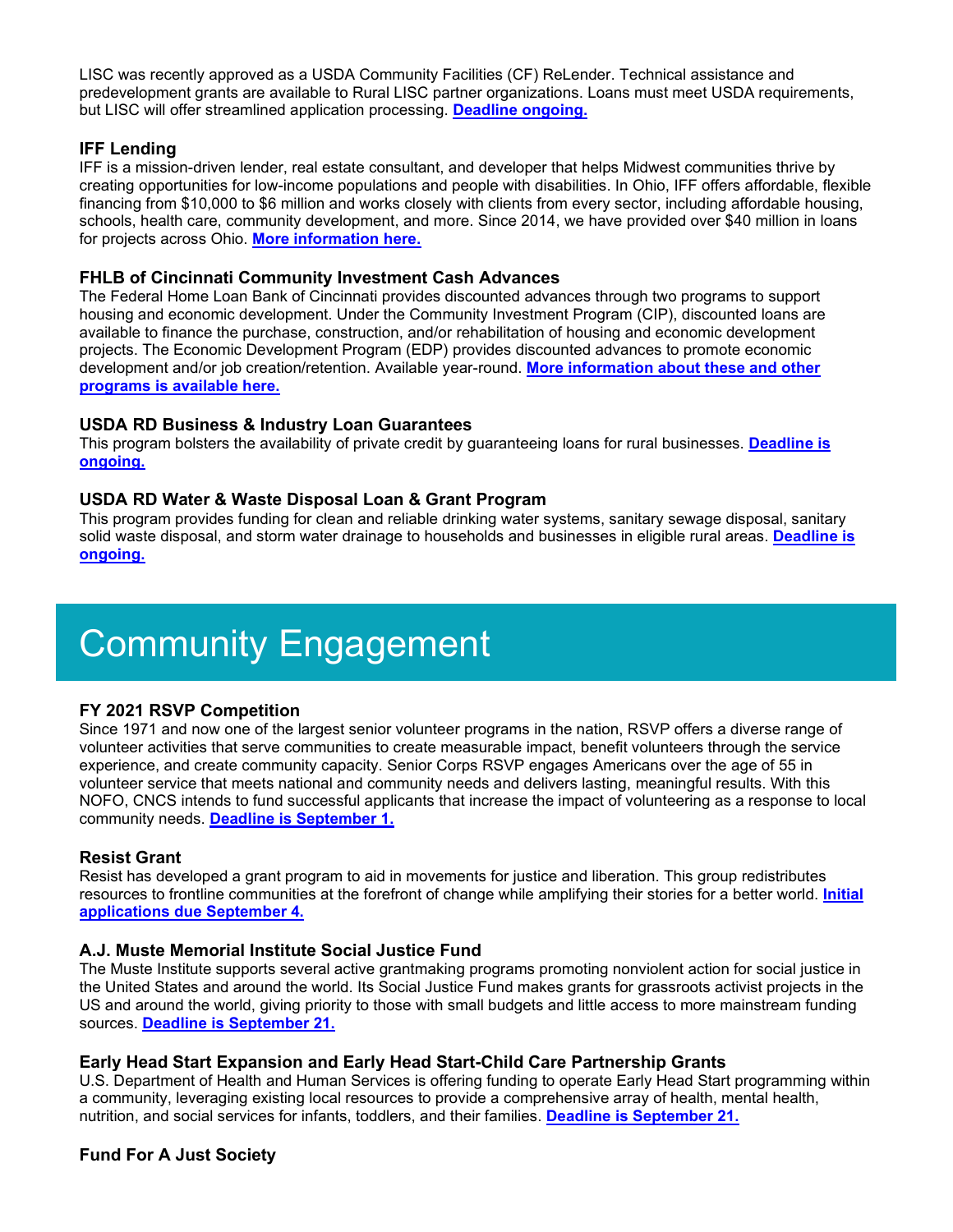Grants are made to non-Unitarian Universalist groups in the U.S. Priority is given to active, specific campaigns to create change in the economic, social, and political structures that affect their lives. **[Learn more and apply here.](https://urldefense.com/v3/__http:/r20.rs6.net/tn.jsp?f=001h9vyfzol1BSEIS-mBzjpra-WVxQ-ddQJE_1yQh72iR6qs0mhRQQMUyoKNpOOLBB23Nii5sTU352O1u-rz-JLOKpSmwL4kf0RL8kUrJ57sdN_MraidMLd30VCAeMEBO050BS4ahW39kca2z8NDXomZPhliD_iXKeUJy7H-iM-E4XGmsPSVO3xfsKwbZTbee6rogZlS_asHieQQBsDpW2_sg==&c=QtFFxOhY9hN3_Ei1utBzZbbCYOKXyGTIpHbA7dJezGAITs5-38N42A==&ch=Ai6ltNs1cEnwmvB4LVP_OJYhQkrgJg1h_GLiAD8-PzQFdbamti9UgQ==__;!!KGKeukY!j54IRA47F6L7ZJUPSLUxMn31QQxfgWXZjIlvDHedFIJzSjUjODv-i32TO08IBsZkxQ$)**

#### **De Colores Rapid Response Fund**

De Colores RRF is looking to impact positive, dynamic-shifting opportunities, rather than provide emergency response for humanitarian crises or technical assistance. It is designed to make funds available for quick, shortterm delivery to hot spots of opportunity for organizing in marginalized urban and rural communities. **[Deadline is](https://urldefense.com/v3/__http:/r20.rs6.net/tn.jsp?f=001h9vyfzol1BSEIS-mBzjpra-WVxQ-ddQJE_1yQh72iR6qs0mhRQQMU1ypTQ70KmFwafAsfinVgi1CA4cuxmkowGy-Pk0yitQNxAdpbFEsBmq73ZHACiqCliLYHPrGfsIGoO7mP7n46n6JO3wZ8HRXcKKRsQVjAdd2FLfWnPOflYpMyu6YgKOkL6t3onQ6-CIskajwkYu1ot-AcYELLu11QH4Q6dCXEwBilYwcwrZ2P1ByCv-LNjhy2CY9fwfYTuFDAIJdN5WtVQo=&c=QtFFxOhY9hN3_Ei1utBzZbbCYOKXyGTIpHbA7dJezGAITs5-38N42A==&ch=Ai6ltNs1cEnwmvB4LVP_OJYhQkrgJg1h_GLiAD8-PzQFdbamti9UgQ==__;!!KGKeukY!j54IRA47F6L7ZJUPSLUxMn31QQxfgWXZjIlvDHedFIJzSjUjODv-i32TO09IMVTrVw$)  [ongoing.](https://urldefense.com/v3/__http:/r20.rs6.net/tn.jsp?f=001h9vyfzol1BSEIS-mBzjpra-WVxQ-ddQJE_1yQh72iR6qs0mhRQQMU1ypTQ70KmFwafAsfinVgi1CA4cuxmkowGy-Pk0yitQNxAdpbFEsBmq73ZHACiqCliLYHPrGfsIGoO7mP7n46n6JO3wZ8HRXcKKRsQVjAdd2FLfWnPOflYpMyu6YgKOkL6t3onQ6-CIskajwkYu1ot-AcYELLu11QH4Q6dCXEwBilYwcwrZ2P1ByCv-LNjhy2CY9fwfYTuFDAIJdN5WtVQo=&c=QtFFxOhY9hN3_Ei1utBzZbbCYOKXyGTIpHbA7dJezGAITs5-38N42A==&ch=Ai6ltNs1cEnwmvB4LVP_OJYhQkrgJg1h_GLiAD8-PzQFdbamti9UgQ==__;!!KGKeukY!j54IRA47F6L7ZJUPSLUxMn31QQxfgWXZjIlvDHedFIJzSjUjODv-i32TO09IMVTrVw$)**

#### **Efforts to Address the Climate Crisis and Inequality Fund**

The Nathan Cummings Foundation is rooted in the Jewish tradition and is committed to creating a more just, vibrant, sustainable, and democratic society. **[LOIs are accepted year-round.](https://urldefense.com/v3/__http:/r20.rs6.net/tn.jsp?f=001h9vyfzol1BSEIS-mBzjpra-WVxQ-ddQJE_1yQh72iR6qs0mhRQQMUwwlTqy3E-PWqx5CQiIKLSYo5tbJkr3O7lQxSeLLc4FKdWx090j4-WeJD4iV1cx29yg3uHfGwPE8k9kGEC-V0Rs37P5uj8ONWTa3Otx8JqBJt81Iqhqm-9l-7fxWPUyjimzptl3NvG4BlmMpdjLWi2c=&c=QtFFxOhY9hN3_Ei1utBzZbbCYOKXyGTIpHbA7dJezGAITs5-38N42A==&ch=Ai6ltNs1cEnwmvB4LVP_OJYhQkrgJg1h_GLiAD8-PzQFdbamti9UgQ==__;!!KGKeukY!j54IRA47F6L7ZJUPSLUxMn31QQxfgWXZjIlvDHedFIJzSjUjODv-i32TO0_s6YR9kA$)**

#### **Emergent Fund**

The Emergent Fund was established immediately after the 2016 election to help move quick resources with no strings attached to communities that were and continue to be under attack by federal policies and priorities immigrants, women, Muslim and Arab-American communities, Black people, LGBTQ communities, and all people of color. These communities need increased capacity so that they can respond, act nimbly, and develop new strategies in this new period. The Fund focuses on grassroots organizing and power building in communities of color who are facing injustice based on racial, ethnic, religious and other forms of discrimination. We provide resources to defend against the ongoing crisis, and to develop innovative strategies to transform our country. **[Applications are accepted on a rolling basis.](https://urldefense.com/v3/__http:/r20.rs6.net/tn.jsp?f=001h9vyfzol1BSEIS-mBzjpra-WVxQ-ddQJE_1yQh72iR6qs0mhRQQMU9IHd9drjceyejXX7Zj3dkIWS3LeqYWd_DlSwhUlTAHAL8T0a-0RaDBKxAhg9CbyHOmPsNOwh4kvJyHt560LXsfAtEBRibwIsEvOPIUtPtB7sNW7nPX-VWzkUap6w3i6qQ==&c=QtFFxOhY9hN3_Ei1utBzZbbCYOKXyGTIpHbA7dJezGAITs5-38N42A==&ch=Ai6ltNs1cEnwmvB4LVP_OJYhQkrgJg1h_GLiAD8-PzQFdbamti9UgQ==__;!!KGKeukY!j54IRA47F6L7ZJUPSLUxMn31QQxfgWXZjIlvDHedFIJzSjUjODv-i32TO0_PokFW7w$)**

### Food Access

#### **Finance Fund Capital Corporation (FCAP) Develops Healthy Food for Ohio**

Finance Fund Capital Corporation, developed the Healthy Food for Ohio (HFFO) program to increase access to affordable, fresh food in underserved areas, improve the diets and health of Ohio residents, and spur economic development and revitalization. Grants and loans are available to fund costs associated with land acquisition, predevelopment, construction, equipment, infrastructure, and related expenses for new and existing retail facilities. Eligible applicants include grocery chains, individual grocery stores, neighborhood food stores, co-ops, and nontraditional food projects such as farmers markets and food hubs. Projects must operate in limited supermarket access areas in Ohio. **[Applications are accepted on a rolling basis.](https://urldefense.com/v3/__http:/r20.rs6.net/tn.jsp?f=001h9vyfzol1BSEIS-mBzjpra-WVxQ-ddQJE_1yQh72iR6qs0mhRQQMU07FNyuJ9382SfvSyTlfFnkvZzT-_kTDs2tFiopAcuOsQSx5ws7JuOcB4Vs6COuSerxXxpRwGKYC2WHI_FR9wjuYhl0s5i8G8N3NKDTSIwT-hwcaIg-DkdYWATSfE9PXxTVKW7TjZRUd2CSj3jKD-whRNHm6MHuXuNBiUnBOU0k8VXe_WV68Qtc=&c=QtFFxOhY9hN3_Ei1utBzZbbCYOKXyGTIpHbA7dJezGAITs5-38N42A==&ch=Ai6ltNs1cEnwmvB4LVP_OJYhQkrgJg1h_GLiAD8-PzQFdbamti9UgQ==__;!!KGKeukY!j54IRA47F6L7ZJUPSLUxMn31QQxfgWXZjIlvDHedFIJzSjUjODv-i32TO08egv2L2g$)**

### **Other Opportunities**

#### **RWJF Pioneering Ideas**

Throughout the year, we welcome Pioneering Ideas Brief Proposals that can help us anticipate the future and consider new and unconventional perspectives and approaches to building a Culture of Health. **[Application period](https://urldefense.com/v3/__http:/r20.rs6.net/tn.jsp?f=001h9vyfzol1BSEIS-mBzjpra-WVxQ-ddQJE_1yQh72iR6qs0mhRQQMU59b_rmKK5XhUy63NJc-q05kkO4r7Fbxyub6duj1xfOokU9VzFJUZf292krMmipp1ePAh45tsly-szbclb5t_WEtbh-2EVMMEExLT2RSRkxiQhhxaGcVaM0gnnky26O1_OWSgN1ugai8rHnDqOz18uMtDZCCKJ8uAL45LG4Qz1wVro4u7ykjvYEa-s9fgZzbI5L-kbSbOHRIAOZel4glMDrcB7auF983I0EnetzaVi6yxhoG3N6ug1zYSp9jv-d3xL2SrZnKhodT7aG_sg1uB7U=&c=QtFFxOhY9hN3_Ei1utBzZbbCYOKXyGTIpHbA7dJezGAITs5-38N42A==&ch=Ai6ltNs1cEnwmvB4LVP_OJYhQkrgJg1h_GLiAD8-PzQFdbamti9UgQ==__;!!KGKeukY!j54IRA47F6L7ZJUPSLUxMn31QQxfgWXZjIlvDHedFIJzSjUjODv-i32TO0_rCpTDlw$)  [is ongoing.](https://urldefense.com/v3/__http:/r20.rs6.net/tn.jsp?f=001h9vyfzol1BSEIS-mBzjpra-WVxQ-ddQJE_1yQh72iR6qs0mhRQQMU59b_rmKK5XhUy63NJc-q05kkO4r7Fbxyub6duj1xfOokU9VzFJUZf292krMmipp1ePAh45tsly-szbclb5t_WEtbh-2EVMMEExLT2RSRkxiQhhxaGcVaM0gnnky26O1_OWSgN1ugai8rHnDqOz18uMtDZCCKJ8uAL45LG4Qz1wVro4u7ykjvYEa-s9fgZzbI5L-kbSbOHRIAOZel4glMDrcB7auF983I0EnetzaVi6yxhoG3N6ug1zYSp9jv-d3xL2SrZnKhodT7aG_sg1uB7U=&c=QtFFxOhY9hN3_Ei1utBzZbbCYOKXyGTIpHbA7dJezGAITs5-38N42A==&ch=Ai6ltNs1cEnwmvB4LVP_OJYhQkrgJg1h_GLiAD8-PzQFdbamti9UgQ==__;!!KGKeukY!j54IRA47F6L7ZJUPSLUxMn31QQxfgWXZjIlvDHedFIJzSjUjODv-i32TO0_rCpTDlw$)**

#### **The Worker's Lab Innovation Fund**

This fund provides innovators with money and support to try out their ideas. For the Summer 2020 Innovation Fund cycle, The Workers Lab seeks applications focused on worker health and safety in the United States. Funding will be provided for early stage and pilot-ready ideas for supports that guarantee essential, low-wage workers' health, safety, and economic security. **[Learn more here.](https://urldefense.com/v3/__http:/r20.rs6.net/tn.jsp?f=001h9vyfzol1BSEIS-mBzjpra-WVxQ-ddQJE_1yQh72iR6qs0mhRQQMU_BE_2e0OL9548L3W3KB5dX-TDDqwICk01aB4UeXAN-qOaMrrFLOZ-KvBiGR_ZJ79qghw20ULu7NzXKMvoFJ2gUXjSwjY5D6ccPCYX37U2ooWpce0f_VKwT3qomOeoiOp5XG5Dayi7_KgZbhxlCPI5I=&c=QtFFxOhY9hN3_Ei1utBzZbbCYOKXyGTIpHbA7dJezGAITs5-38N42A==&ch=Ai6ltNs1cEnwmvB4LVP_OJYhQkrgJg1h_GLiAD8-PzQFdbamti9UgQ==__;!!KGKeukY!j54IRA47F6L7ZJUPSLUxMn31QQxfgWXZjIlvDHedFIJzSjUjODv-i32TO0-9m3Yk4Q$)**

#### **AWS Imagine Grant Program**

The AWS (Amazon Web Services) Imagine Grant Program supports nonprofit organizations in the United States who are using technology to solve the world's most pressing challenges. The goal is to empower nonprofit